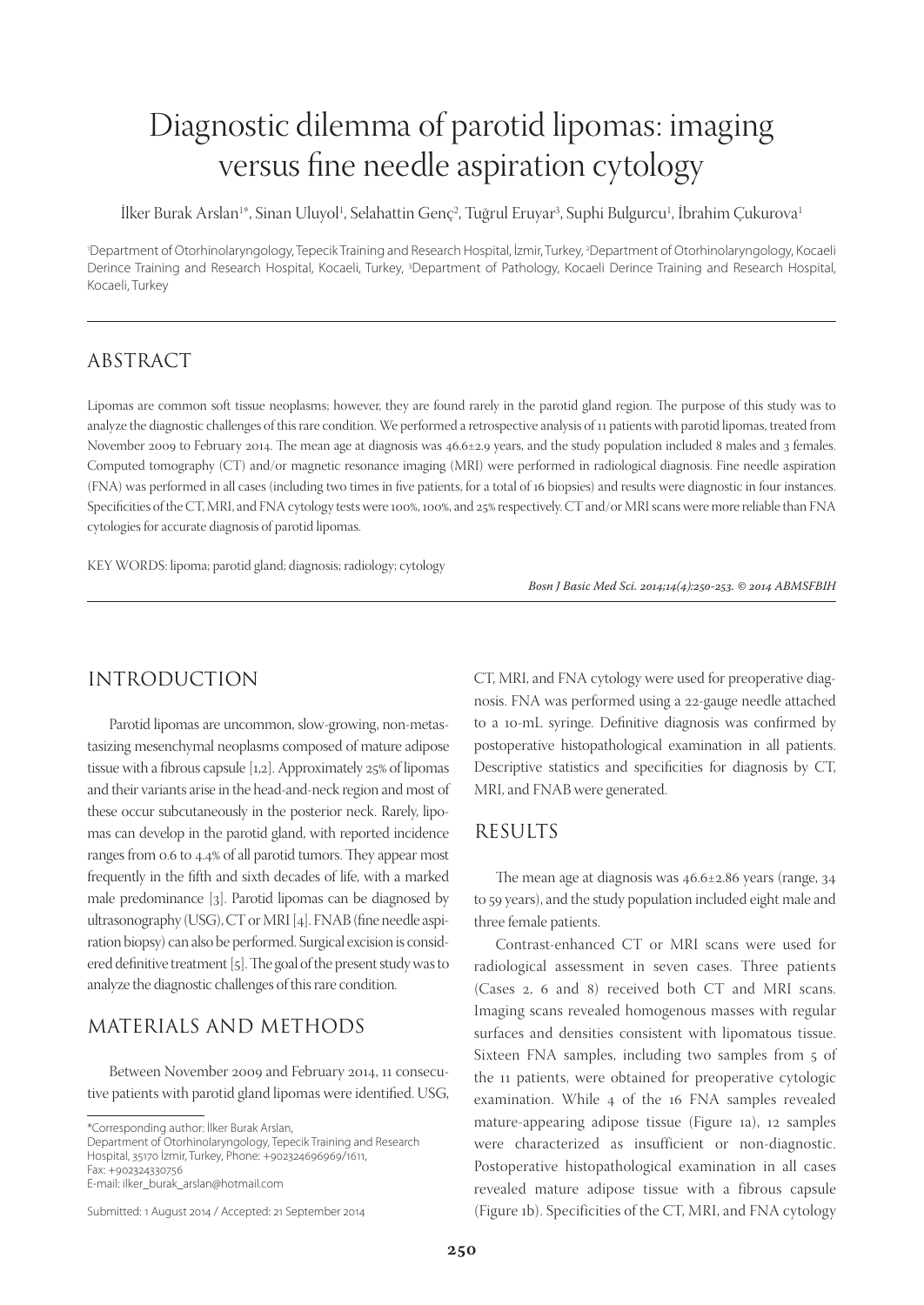tests were 100%, 100%, and  $25%$  respectively. Radiological and histopathological aspects of diagnosis are summarized in Table 1.

All lesions were intraparotid and unilateral. Ten tumors originated from the superficial lobe, and one tumor involving both the superficial and deep lobes also extended to the parapharyngeal space (Figures 2a and 2b). Average tumor dimensions were  $40.4 \times 28.4 \times 20.8$  mm, ranging from  $26 \times 15$  $\times$  17 mm to 83  $\times$  53  $\times$  30 mm.

# DISCUSSION

As with any mass in the parotid region, results of imaging investigations (USG, CT and MRI) and FNA cytology must be analyzed in context to arrive at the correct diagnosis [3]. The utility of these two diagnostic approaches is unclear, with some studies having found that imaging and FNA biopsies are comparable in their preoperative accuracy, and that combination the two diagnostic approaches has no added value [6].

Although the sensitivity of USG in diagnosis of lipoid lesions is limited, an elongated echogenic mass in the subcutaneous tissues should suggest the diagnosis of lipoma [7]. We used USG in all cases as an initial diagnostic approach before FNA. We did not include USG findings in this study because USG alone does not provide sufficient information about the exact location, borders, and relationship to the facial nerve for lesions in the parotid region [9,10].

CT and MRI are the imaging modalities of choice for facilitating the diagnosis of parotid gland lipomas. Imaging is also important in evaluating tumor location and formulating a surgical approach [8,9].

Contrast-enhanced high resolution CT is a useful radiological tool in the diagnosis of parotid lipoma. Normal parotid tissue reveals a positive density; however, lipomatous tissue reveals a well-demarcated, hypodense density (–50 to –150 Hounsfield units) [8,9]. In MRI, studies, lipomas show a high T1 and low T2 signal characteristic of fatty tissue that is comparable in signal intensity to subcutaneous fat. The fat suppression sequence of lipomatous lesions demonstrated on MRI clearly distinguishes these masses from other types of tumors, provides superior soft tissue definition, and accurately reveals the location of the tumor in relation to the facial nerve [9,10].



FIGURE 1. (a) Aspirate smear showing mature adipocytes with spindle-shaped nuclei and vacuolated cytoplasm (Papanicolaou stain ×200). (b): Tissue section revealing mature adipocytes and fibro-collagenous stroma with a fibrous capsule (Hematoxylin & Eosin ×40).

| TABLE 1. Diagnostic features of the patients |  |  |
|----------------------------------------------|--|--|
|                                              |  |  |

| Case | CT                                                                                                                               | <b>MRI</b>                                                                                                             | FNA cytology               |
|------|----------------------------------------------------------------------------------------------------------------------------------|------------------------------------------------------------------------------------------------------------------------|----------------------------|
| 1    |                                                                                                                                  | Homogeneous and regular surfaced mass                                                                                  | Lipomatous lesion          |
| 2    | Adipose tissue signal density mass arising from deep and<br>superficial lobe and spreading to parapharyngeal area<br>(Figure 2a) | Homogeneous mass in fat-suppressed sequences<br>from deep and superficial lobe and protruded to<br>parapharyngeal area | Lipomatous lesion          |
| 3    | Well-demarcated, adipose tissue density mass                                                                                     |                                                                                                                        | Lipomatous lesion          |
| 4    | Homogenous, adipose tissue density mass                                                                                          |                                                                                                                        | Non-diagnostic (two times) |
| 5    |                                                                                                                                  | Homogeneous mass in fat-suppressed sequences                                                                           | Lipomatous lesion          |
| 6    | Well-demarcated homogenous and adipose tissue density<br>mass spreading to deep lobe                                             | Homogeneous and regular surfaced mass<br>spreading to deep lobe (Figure 2b)                                            | Non-diagnostic (two times) |
|      | Well-demarcated, adipose tissue density mass                                                                                     |                                                                                                                        | Non-diagnostic             |
| 8    | Well-demarcated, adipose tissue density mass in the parotid<br>superficial lobe                                                  | Homogeneous and regular surfaced mass in<br>fat-suppressed sequences                                                   | Non-diagnostic             |
| 9    | Well-demarcated, homogenous, adipose tissue density mass                                                                         |                                                                                                                        | Non-diagnostic (two times) |
| 10   |                                                                                                                                  | Homogenous and well demarcated mass                                                                                    | Non-diagnostic (two times) |
| 11   |                                                                                                                                  | Homogeneous regular surfaced mass                                                                                      | Non-diagnostic (two times) |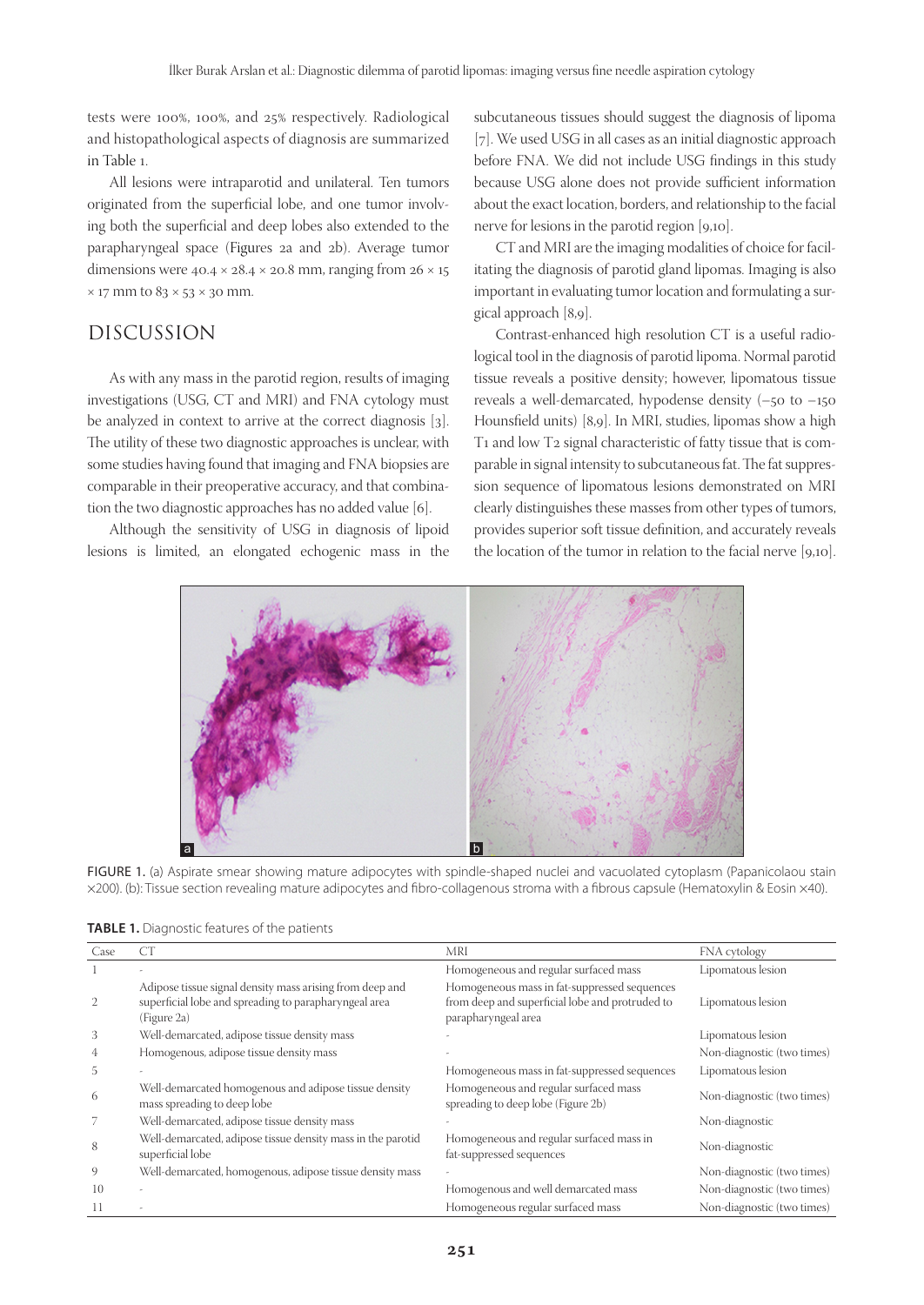

FIGURE 2. (a) Axial CT image demonstrating a well-demarcated, homogenous mass with an adipose tissue signal density arising from the deep and superficial lobe and extending to the parapharyngeal area. (b) Axial MR image demonstrating a homogeneous, regularly surfaced mass in fat-suppressed sequences spreading to the deep lobe.

The main objective of cytological examination of parotid masses is differentiation of benign lesions and malignant tumors [5]. Although accurate tumor typing is less important and may be deferred to definitive histological examination in a benign parotid mass, preoperative diagnosis enables the surgeon to select an appropriate operative procedure, and allows the patient to be informed of the nature of the disease and the treatment options prior to surgery  $\lceil n \rceil$ . The rarity of lipomatous lesions and the yield of a mixture of mature adipose tissue and normal salivary gland elements may result in false-negative reports of "no pathologic changes" or insufficient material for diagnosis. FNAB has been described as inaccurate for diagnosis of parotid lipomas because fat cells from lipomas are histologically indistinguishable from normal subcutaneous fat, resulting in false-negative reports [12,13]. In the present study, the most characteristic feature of parotid lipomas in both CT and MRI scans was a well-defined homogenous mass. In CT scans, lipomatous lesions were generally defined as well-demarcated, homogenous, lobulated, and hypodense. In MRI scans, fat-suppressed sequences were helpful in distinguishing lipomas from other tumoral and lipoid tissues, showing a homogeneous and hyperintense mass. Accurate diagnoses were made in all patients based on imaging investigations, and specificities of CT and MRI scans were both 100%. Both techniques provided sufficient information about tumor size, location and lesion characteristics to facilitate treatment planning and avoidance of postoperative complications.

FNA cytology of parotid gland masses was performed to exclude malignancy and confirm the diagnosis. All patients in this study underwent preoperative FNAB, and all biopsies were taken under USG guidance. Results were consistent with lipoma for four patients, and non-diagnostic for seven patients.

## CONCLUSION

Despite the rarity of parotid lipomas in clinical situations, they should be considered in the differential diagnosis of parotid masses. CT and/or MRI scans are more reliable than FNA cytology in accurate diagnosis of parotid lipomas. The results of this study indicate that radiological examination via CT and/or MRI is perfectly adequate in the diagnosis of parotid lipomas. FNA cytology should be considered if there is any suspicion of malignancy.

# DECLARATION OF INTEREST

The authors declare no conflict of interest.

#### REFERENCES

- [1] Wu CW, Chi HP, Hsu YC, Chan LP, Kuo WR. Giant lipoma arising from deep lobe of the parotid gland. World J Surg Oncol. 2006; 4: 28. http://dx.doi.org/10.1186/1477-7819-4-28.
- [2] Ryu JW, Lee MC, Myong NH, Chung M, Park DK, Kim JT, et al. Lipoma of the parotid gland. J Korean Med Sci. 1996 December; 11(6): 522–525. http://dx.doi.org/10.3346/jkms.1996.11.6.522.
- [3] Ethunandan M, Vura G, Umar T, Anand R, Pratt CA, Macpherson DW, et al. Lipomatous Lesions of the Parotid Gland. J Oral Maxillofac Surg2006;64:1583-1586. http://dx.doi.org/10.1016/j. joms.2005.10.059.
- [4] Dispenza F, De Stefano A, Romano G, Mazzoni A. Post-traumatic lipoma of the parotid gland: case report. ACTA otorhinolaryngologica italica 2008;28:87-88.
- [5] Zbaren P, Schar C, Hotz MA, Loosli H. Value of Fine-Needle Aspiration Cytology of Parotid Gland Masses. Laryngoscope, 111:1989–1992, 2001. http://dx.doi.org/10.1097/00005537-200111000-00023.
- [6] Tryggvason G, Gailey MP, Hulstein SL, Karnell LH, Hoffman HT, Funk GF, et al. Accuracy of Fine-Needle Aspiration and Imaging in the Preoperative Workup of Salivary Gland Mass Lesions Treated Surgically. Laryngoscope, 123:158–163, 2013. http://dx.doi. org/10.1002/lary.23613.